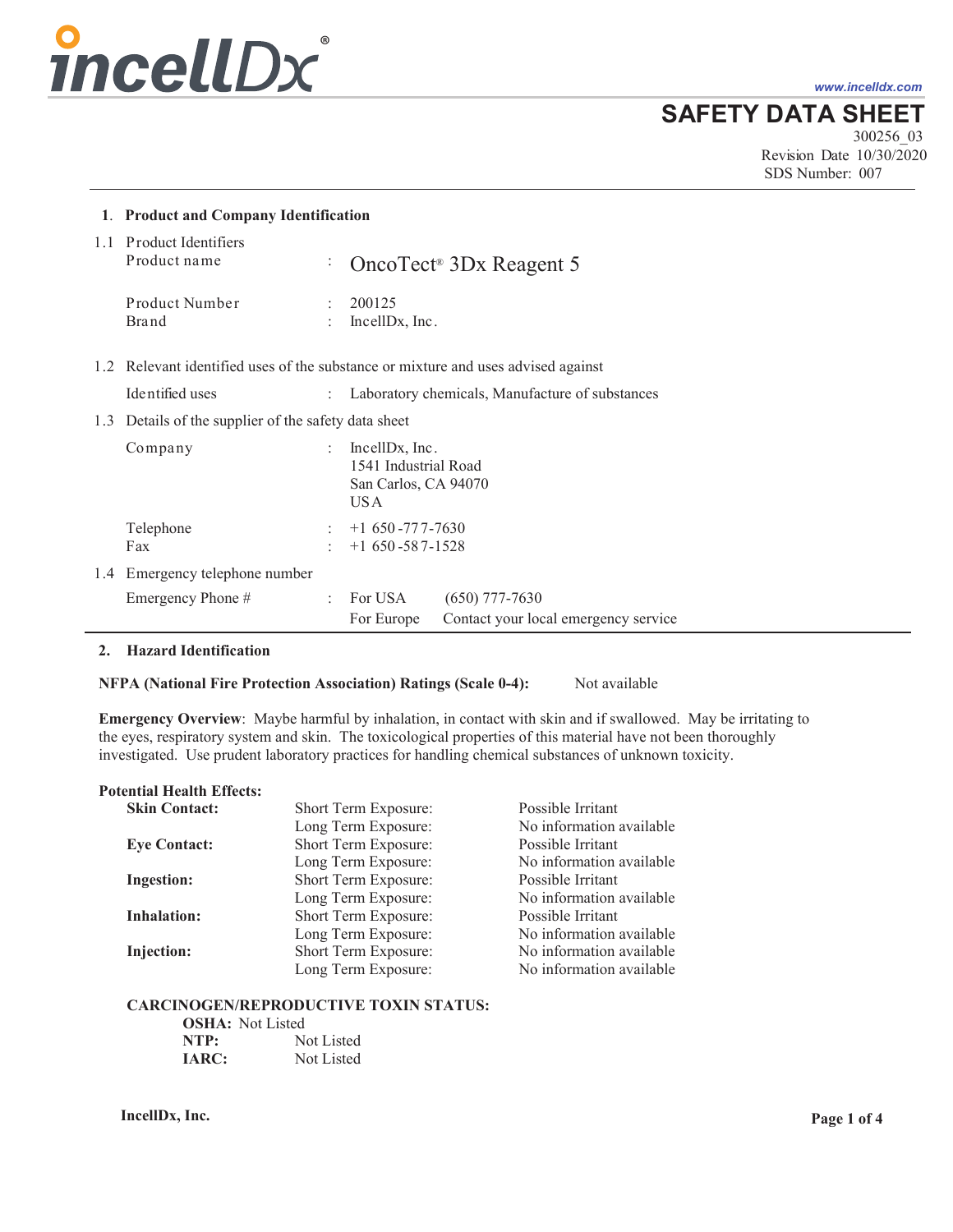## **3. Composition/Information on Ingredients**

| Ingredient                             | CAS No | Percent       | Hazardous |
|----------------------------------------|--------|---------------|-----------|
| Oligodeoxyribonucleic acid, unmodified | N/A    | $85\% - 95\%$ | No        |
| Non-radioactive modification           | N/A    | $5\% - 15\%$  | No        |

# **4. First Aid Measures**

| <b>Skin Contact:</b>      | Remove contaminated clothing. Flush affected area with water and then wash<br>with soap or mild detergent and water. Observe for signs of irritation. If irritation<br>is present, get medical attention. |  |
|---------------------------|-----------------------------------------------------------------------------------------------------------------------------------------------------------------------------------------------------------|--|
| <b>Eye Contact:</b>       | Wash eyes with large amounts of water or normal saline for at least 15 minutes.<br>Observe for signs of irritation. If irritation is present, get medical attention.                                      |  |
| <b>Ingestion:</b>         | Get medical attention.                                                                                                                                                                                    |  |
| Inhalation:               | Remove from exposure area to fresh air immediately. Get medical attention<br>immediately.                                                                                                                 |  |
| Injection:                | If accidentally injected, get medical attention.                                                                                                                                                          |  |
| <b>Note to Physician:</b> | There is no specific antidote. Treat symptomatically and supportively.                                                                                                                                    |  |

# **5. Fire Fighting Measures**

| <b>Fire and Explosion Hazard:</b> | None known to exist.                                                                                                                               |
|-----------------------------------|----------------------------------------------------------------------------------------------------------------------------------------------------|
| <b>Fire Extinguishing Media:</b>  | Dry chemical, foam, carbon dioxide or water. Care should be<br>taken as to not aerosolize the powder, where it could become an<br>inhalation risk. |

#### **6. Accidental Release Measures**

| <b>Occupational Spill:</b>       | Wear appropriate protective clothing and chemically compatible gloves.<br>Place spillage in appropriate container for waste disposal. Wash<br>contaminated clothing before reuse. |
|----------------------------------|-----------------------------------------------------------------------------------------------------------------------------------------------------------------------------------|
| <b>Reportable Quantity (RQ):</b> | Not Applicable                                                                                                                                                                    |

# **7. Handling and Storage**

Observe all federal, state and local regulations. Do not breathe dust. Avoid contact with eyes, skin and clothing. Wash thoroughly after handling. Keep tightly closed. Store in a cool dry place (prolonged storage at 4°C). Use prudent laboratory practices for handling and storage of chemical substances of unknown toxicity.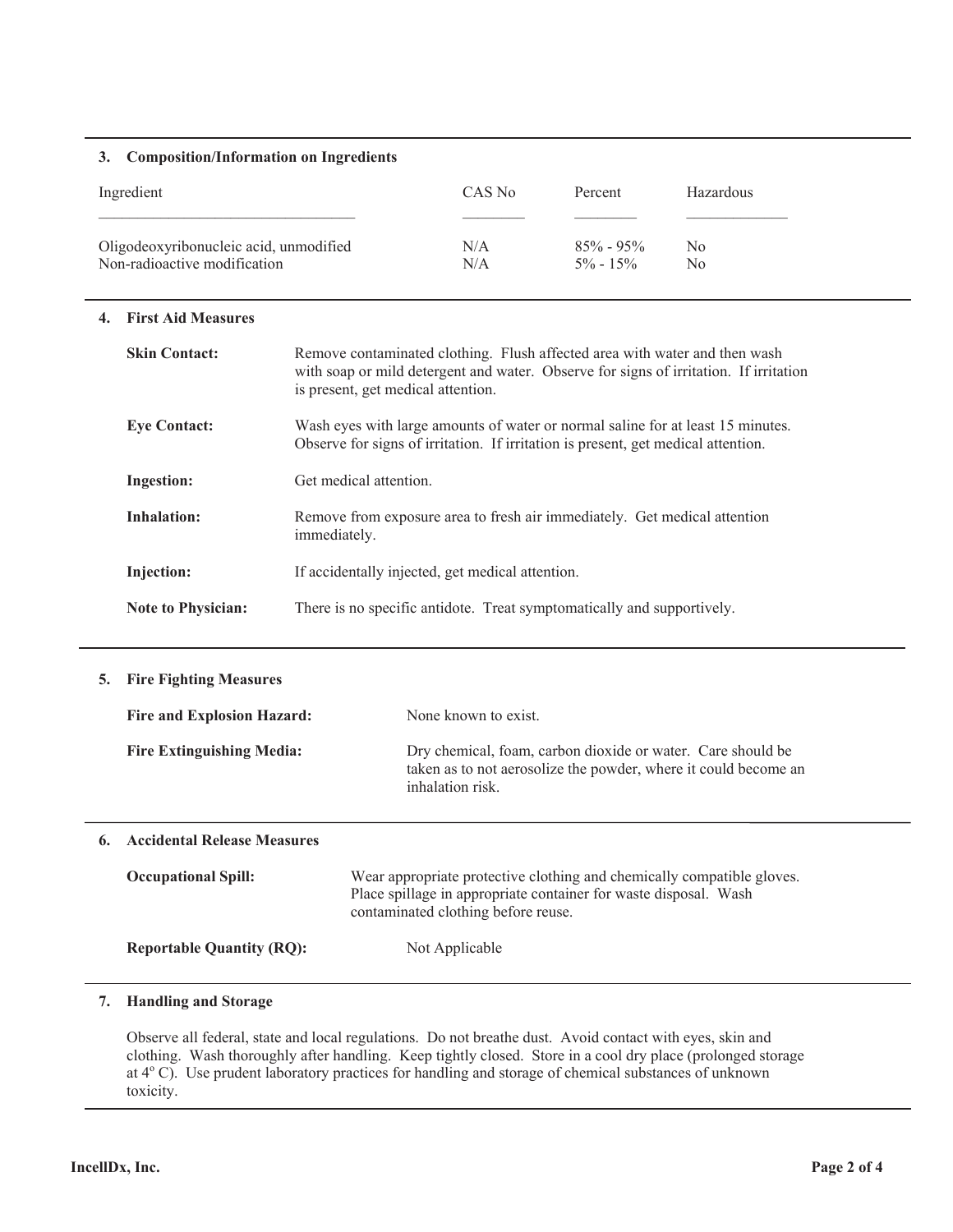# **8. Exposure Controls/Personal Protection**

|    | <b>Exposure Controls:</b>                 | Use in a laboratory hood or other ventilated device. OSHA, ACGIH, or NIOSH<br>has not established occupational exposure limits for this substance. Use prudent<br>laboratory practices for handling chemical substances of unknown toxicity. |  |  |
|----|-------------------------------------------|----------------------------------------------------------------------------------------------------------------------------------------------------------------------------------------------------------------------------------------------|--|--|
|    | <b>Eye Protection:</b>                    | Employees should wear splash proof or dust resistant safety goggles to prevent eye<br>contact with this substance.                                                                                                                           |  |  |
|    | <b>Clothing:</b>                          | Employees should wear appropriate protective clothing (laboratory coat with long<br>sleeves) and equipment to prevent skin contact with this material.                                                                                       |  |  |
|    | <b>Gloves:</b>                            | Employee must wear appropriate protective gloves to prevent contact with this<br>material.                                                                                                                                                   |  |  |
| 9. | <b>Physical and Chemical Properties</b>   |                                                                                                                                                                                                                                              |  |  |
|    | <b>Description:</b>                       | Translucent or opaque flake, film or powder like substance                                                                                                                                                                                   |  |  |
|    | pH:                                       | Not Available                                                                                                                                                                                                                                |  |  |
|    | 10. Stability and Reactivity              |                                                                                                                                                                                                                                              |  |  |
|    | <b>Reactivity:</b>                        | No adverse reactions have been reported.                                                                                                                                                                                                     |  |  |
|    | <b>Conditions to Avoid:</b>               | Prolonged Storage. Keep at 4° C.                                                                                                                                                                                                             |  |  |
|    | <b>Incompatibilities:</b>                 | Not Available                                                                                                                                                                                                                                |  |  |
|    | <b>Polymerization:</b>                    | Not Available                                                                                                                                                                                                                                |  |  |
|    | 11. Toxicological Information             |                                                                                                                                                                                                                                              |  |  |
|    | Toxicity:                                 | The toxicological properties of this material have not been investigated.<br>For research and development purposes only.                                                                                                                     |  |  |
|    | <b>Carcinogen Status:</b>                 | No information available.                                                                                                                                                                                                                    |  |  |
|    | <b>Local Effects:</b>                     | No information available.                                                                                                                                                                                                                    |  |  |
|    | <b>Target Effects:</b>                    | No information available.                                                                                                                                                                                                                    |  |  |
|    | <b>At Increased Risk from Exposure:</b>   | No information available.                                                                                                                                                                                                                    |  |  |
|    | 12. Ecological Information                |                                                                                                                                                                                                                                              |  |  |
|    | <b>Environmental Impact Rating (0-4):</b> | No data available.                                                                                                                                                                                                                           |  |  |
|    | <b>Acute Aquatic Toxicity:</b>            | No data available.                                                                                                                                                                                                                           |  |  |
|    | Degradability:                            | No data available.                                                                                                                                                                                                                           |  |  |
|    | <b>Log Bioconcentration Factor (BCF):</b> | No data available.                                                                                                                                                                                                                           |  |  |